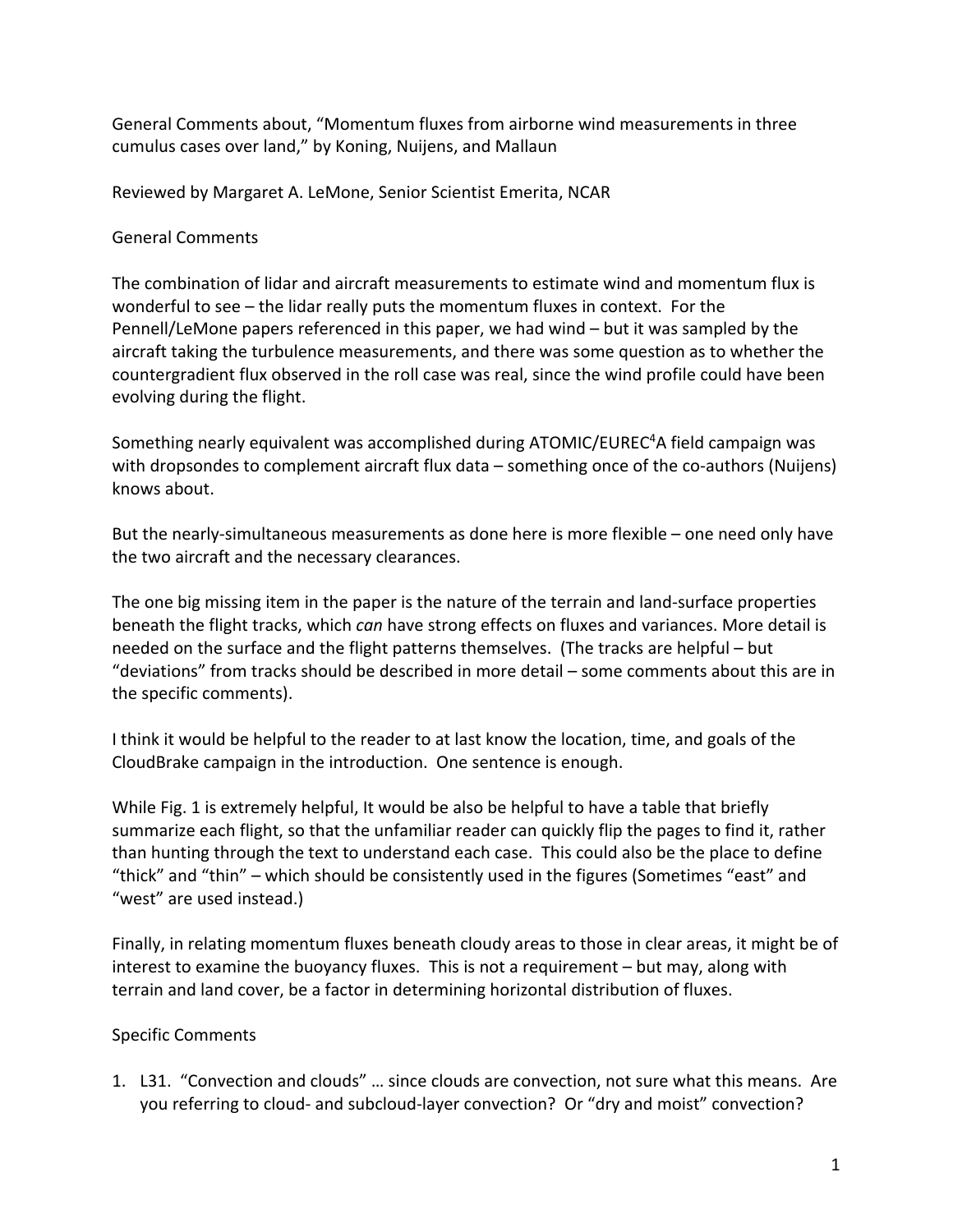- 2. L42. I think you mean here Pennell and LeMone, which has profiles of momentum fluxes through the cloud layer, unless you are referring to LeMone and Pennell's Figure 5.
- 3. L45. Rather than small-scale are you referring to dry-air convection? In LeMone and Pennell, Fig. 5, rolls accounted for a significant amount of the momentum transport. In this case, the clouds were extremely shallow. The linear flux dependence disappeared when clouds became significant (Case III).
- 4. L50, 52. Please define 'mesoscale.' km scale?
- 5. L77. Year? Then it doesn't need to be repeated.
- 6. L88. Flights adjusted to capture cumulus clouds. What does this mean … deviations from a straight line? (A zig-zag pattern? Movement of the entire track?)
- 7. Fig 1 and discussion.
	- a) Were the flight tracks the same for the Falcon and the Cessna? (Refer to Fig. 1 on this.)
	- b) I am assuming Cessna and Falcon flight legs were designed to overlap in time and space to the degree possible. Is this correct?
	- c) Please describe surface conditions (terrain, significant vegetation variation) beneath the tracks
	- d) Please include the typical data-collection speed of the two aircraft here, even though they are given later.
	- e) Finally, you might mention that the flight legs were flown crosswind, which can have impact on the sample, particularly in stronger winds.
- 8. L91 (Just below Fig. 1). … "near cloud top" … above cloud top? Or just below the top of the highest clouds?
- 9. L102. Cruising speed? Not necessary if mentioned earlier this is the first question I had when I saw the frequency range.
- 10. L129. Along-beam? (Rather than vertical?). Vertical resolution is along-beam resolution x cos (20 degrees).
- 11. L130. Pulse length?
- 12. L134. Presumably the 8 km applies to a specific vertical distance. Nearer the aircraft, the resolution would be better.
- 13. L145, bottom of p. 6. "turning points between legs." 180 degrees? 90 degrees? Fig 1 shows two parallel flight tracks for two of the days, and three tracks for the third. Were four levels flown by the Cessna along both flight tracks? Did the Falcon do reverse-heading legs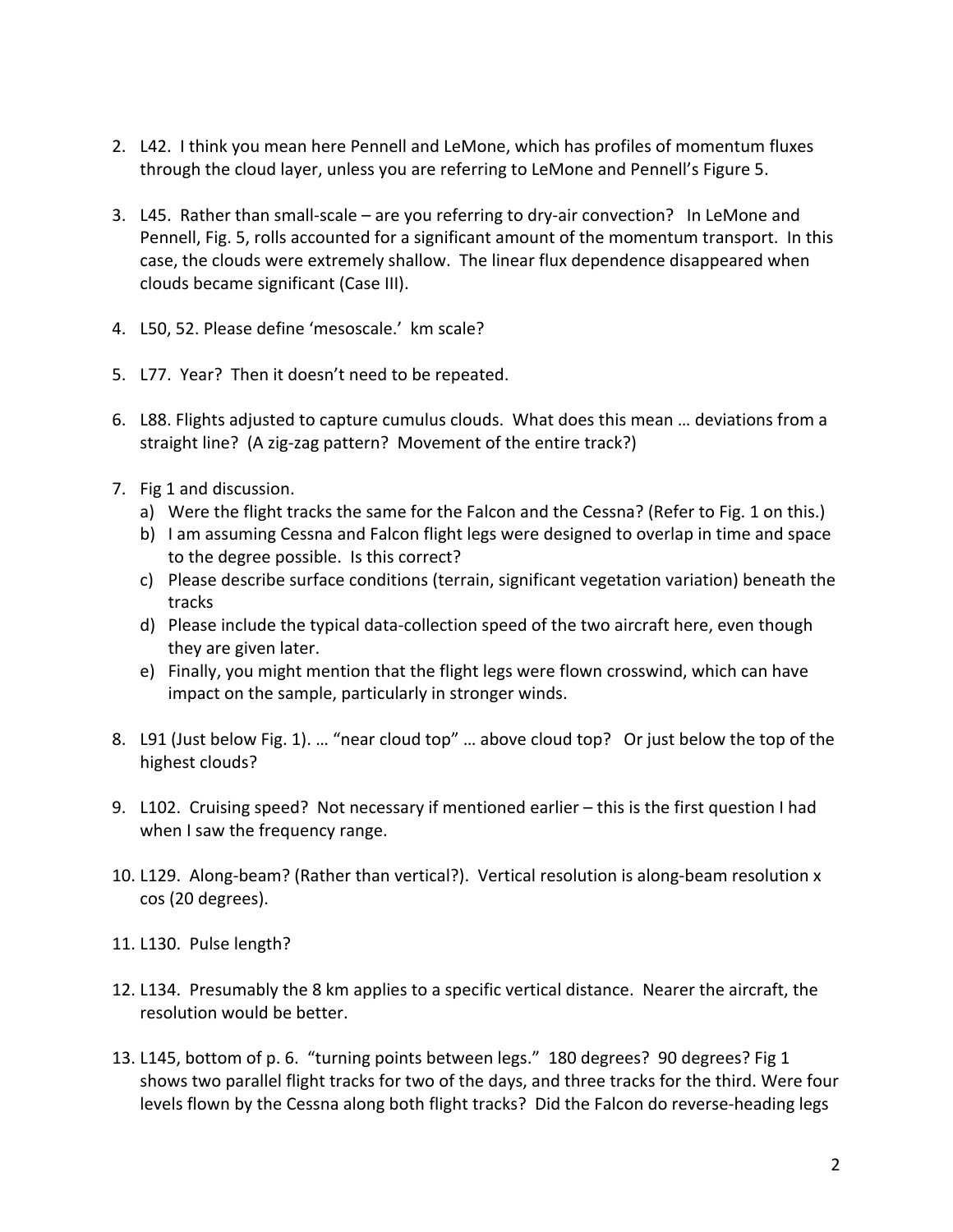on the west leg and then fly east leg for reverse headings? Or did it do U or box patterns? Minor stuff – but it can affect interpretation.

- 14. Bottom of p. 6. "Horizontal resolution 8 km" … Is this because the width of the cone at Cessna flight level roughly 8 km? How many VAD circles are executed for each 8 km the Falcon travels? For each flight leg? I am assuming you are just getting wind vectors.
- 15. L154 and L155. "slightly overestimated." Not sure what this means. The variances are over different scales, aren't they? (Unless you are estimating variances using VAD as well, which doesn't seem to be the case from L133-4, and if so – aren't the scales represented still larger than what the aircraft sees?). Wouldn't it be more precise to say simply that the variance of the 8-km averaged wind is greater than the variance of the wind measured by the aircraft?
- 16. L157. 1-2 km is the "effective" horizontal resolution of the DWL? I thought it was 8 km! Please explain in section on lidar.
- 17. L160. Just out of curiosity, what sort of magnitudes do you get for mean vertical velocity from the lidar? That is such a difficult measurement – and of course you would have to know the aircraft vertical velocity as well.
- 18. L165. How well does the Lenschow-Stephens method work in cloud? In studies over the tropical oceans, we found that using vertical velocity alone worked better, partially because measurements of temperature and mixing ratio in cloud were not that accurate (Series of papers by LeMone and Zipser and others). Might consider trying this in the future. (Continental clouds may work better than tropical oceanic clouds – and mixing-ratio instruments could be more reliable).
- 19. L172-4. This makes sense. We found stronger subcloud and lower cloud-layer vertical velocity standard deviation in more cloudy conditions (Fig 11, Nicholls and LeMone, JAS, 1980), which makes sense, since associated buoyancy field and/or interaction with the shear generates pressure perturbations that can draw up air from below (LeMone et al. Mon. Wea. Rev. Feb and Oct 1988), also see Rotunno and Klemp 1982). This might be something to look at in a future paper.
- 20. Fig. 5. If U and V were plotted rather than direction and speed, it would be easier to relate them to the fluxes, and the wind turning on 24 May would show up in only slight changes in the wind components. (I see that they are plotted later in Figs. 6 and 7, and that the resolved winds do show strong shear – is it real?) So maybe no modification needed here.
- 21. L231. Skewness is not shown in Fig. 9. Delete "and skewness of"?
- 22. L249. "Cloudy updrafts can have vertical speeds … in both altitudes." You mean the updrafts in the subcloud layer are clearly associated with individual clouds? Or you mean updrafts